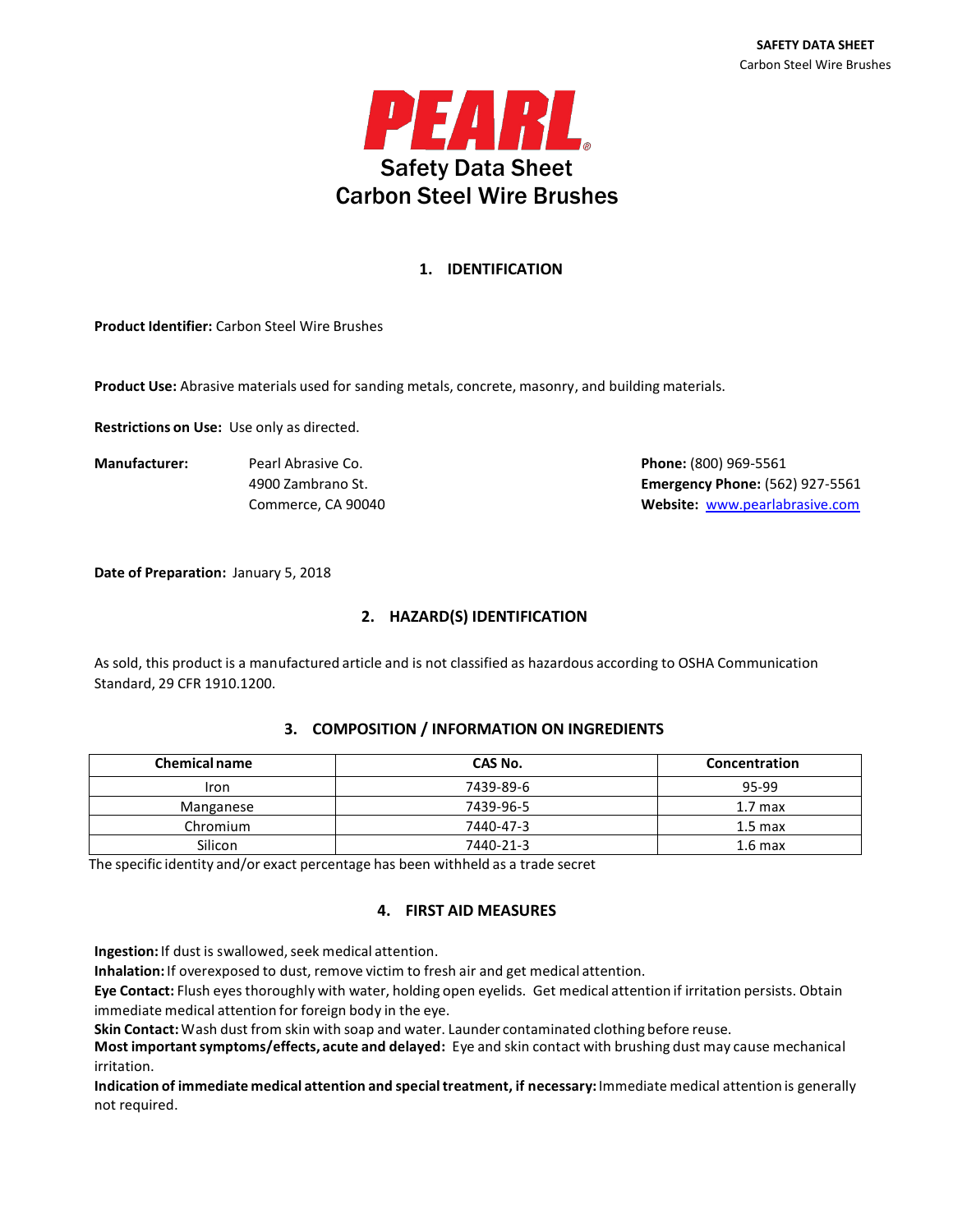

### **5. FIRE FIGHTING MEASURES**

**Suitable (and unsuitable) extinguishing media:** Use any media that is appropriate for the surrounding fire.

**Specific hazards arising from the chemical:** This product is not combustible, however, consideration must be given to the potential fire or explosion hazards from the base material being processed. Many materials create flammable or explosive dusts or turnings when machined or ground.

**Special protective equipment and precautionsfor fire-fighters:** Firefightersshould wear full emergency equipment and NIOSH approved positive pressure self-contained breathing apparatus.

# **6. ACCIDENTAL RELEASE MEASURES**

**Personal precautions, protective equipment, and emergency procedures:** Wear appropriate protective clothing as needed to avoid eye contact and inhalation of dust.

**Environmental precautions:** Avoid release into the environment. Reportreleases as required by local, state and federal authorities.

**Methods and materialsfor containment and cleaning up:** Pick up, sweep up or vacuum and place in a container for disposal. Minimize generation of dust.

# **7. HANDLING AND STORAGE**

**Precautionsfor safe handling:** Use only with adequate ventilation. Avoid breathing dust. Wash thoroughly after handling and use, especially before eating, drinking or smoking. Consider potential exposure to components of the base materials or coatings being brushed, machined or ground. Refer to OSHA's substance specific standards for additional work practice requirements where applicable.

In normal power brushing operations, the material being removed will fly off the brush with considerable force along with the brush filaments, which break off due to fatigue. The potential for serious injury exists for both the operator and othersin the work area (possibly 50 feet or more from the brush). To protect against this hazard, before rotating the brush, during rotation and until the rotation stops, all personsin the area must wear safety goggles or full face shields over safety glasses with side shields, along with appropriate protective clothing.

**Conditionsfor safe storage, including any incompatibilities:** Store in a dry location.

# **8. EXPOSURE CONTROLS / PERSONAL PROTECTION**

#### **Exposure Guidelines:**

| Iron (as iron oxide dust or fume) | 10 mg/m3 TWA OSHA PEL (as fume)             |
|-----------------------------------|---------------------------------------------|
|                                   | 5 mg/m3 TWA ACGIH TLV (respirable fraction) |
| Manganese                         | 0.02 mg/m3 TWA ACGIH TLV (respirable)       |
|                                   | 0.1 mg/m3 TWA ACGIH TLV (inhalable)         |
|                                   | 5 mg/m3 Ceiling OSHA PEL                    |
| Chromium                          | 0.5 mg/m3 TWA OSHA PEL                      |
|                                   | 0.5 mg/m3 TWA ACGIH TLV                     |
| Silicon                           | 5 mg/m3 TWA OSHA PEL (respirable fraction)  |
|                                   | 15 mg/m3 TWA OSHA PEL (total dust)          |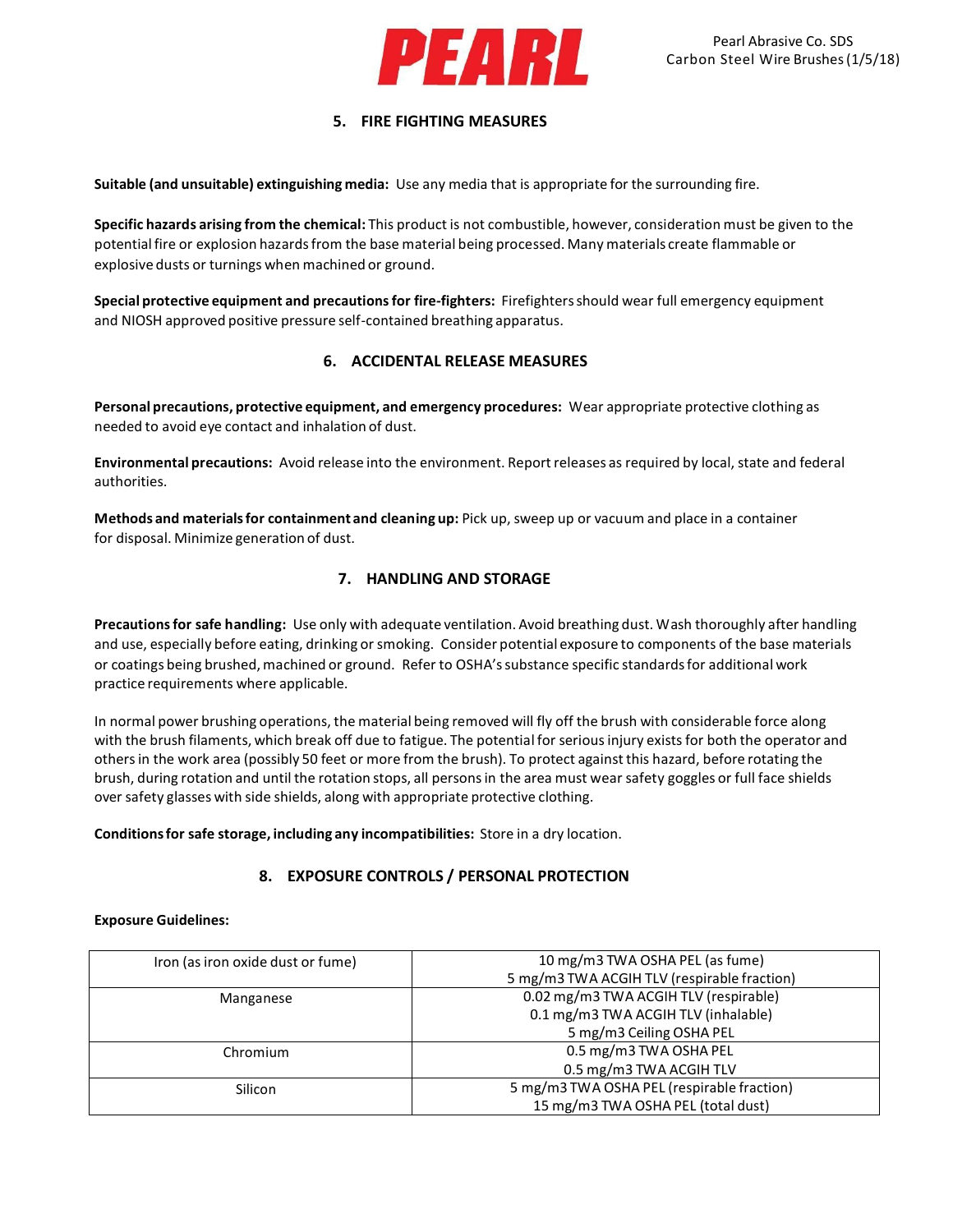

Note: Consider also components of base materials and coatings being sanded.

**Appropriate engineering controls:** Use local exhaust or general ventilation as required to minimize exposure to dust and maintain the concentration of contaminants below occupational applicable limits.

#### **Individual protection measures, such as personal protective equipment:**

**Respiratory protection:**Use NIOSH approved respiratorif exposure limits are exceeded or where dust exposures are excessive. Considerthe potentialfor exposure to components of the coatings or base material being ground in selecting proper respiratory protection. Refer to OSHA'sspecific standardsfor lead, cadmium, etc. where appropriate. Selection of respiratory protection depends on the contaminant type, form and concentration. Select and use respiratorsin accordance with OSHA 1910.134 and good industrial hygiene practice. **Skin protection:** Cloth or leather gloves recommended.

**Eye protection:** Safety goggles or face shield oversafety glasses with side shields.

**Other:** Protective clothing as needed to prevent contamination of personal clothing. Hearing protectionmay be required.

### **9. PHYSICAL AND CHEMICAL PROPERTIES**

**Appearance (physicalstate, color, etc.):** Metal brushes **Odor:** No Odor

| Odor threshold: Not applicable               | <b>pH:</b> Not applicable                 |
|----------------------------------------------|-------------------------------------------|
| Melting point/freezing point: Not applicable | <b>Boiling Point: Not applicable</b>      |
| Flash point: Non-Combustible                 | Evaporation rate: Not applicable          |
| Flammability (solid, gas): Not applicable    |                                           |
| Flammable limits: LEL: Not applicable        | <b>UEL:</b> Not applicable                |
| Vapor pressure: Not applicable               | Vapor density:                            |
| Relative density: Not applicable             | Solubility(ies): Not soluble              |
| Partition coefficient: n-octanol/water: Not  | Auto-ignition temperature: Not applicable |
| applicable                                   |                                           |
| Decomposition temperature: Not applicable    | Viscosity: Not applicable                 |

# **10. STABILITY AND REACTIVITY**

**Reactivity:**Not reactive

.

**Chemicalstability:** Stable

**Possibility of hazardousreactions:** None known.

**Conditionsto avoid:** None known

**Incompatible materials:**None known

**Hazardous decomposition products:** Dust from grinding or brushing could contain ingredientslisted in Section 3 and other, potentially more hazardous components of the base material being ground or brushed or coatings applied to the base material.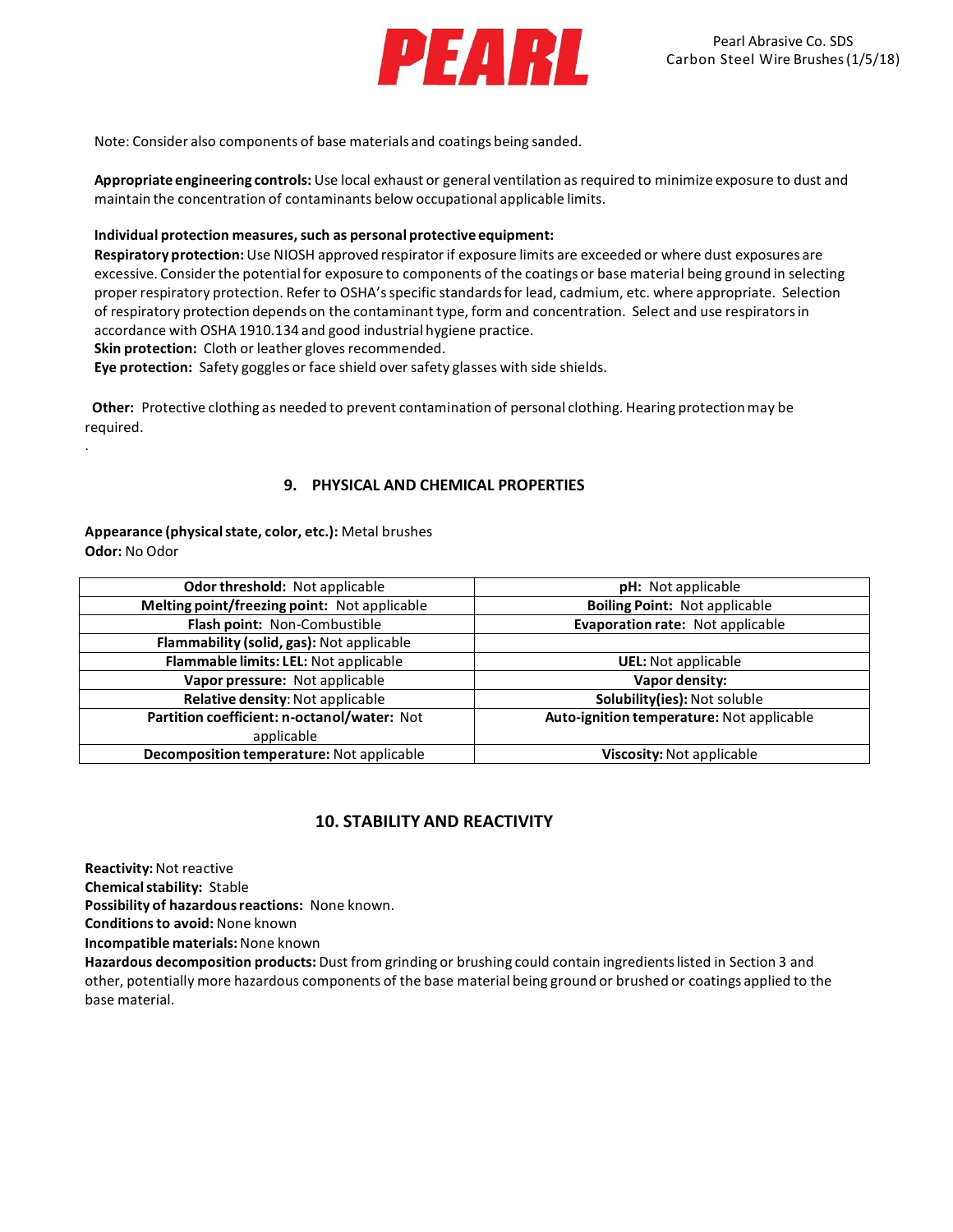

# **11. TOXICOLOGICAL INFORMATION**

#### **Routes of exposure:**

**Ingestion:** None expected under normal use conditions. Swallowing large pieces may cause obstruction of the gastrointestinal tract.

**Inhalation:** Dust may cause respiratory irritation.

**Eye:** Dust may cause eye irritation. Dust particles or filings may cause abrasive injury to the eyes.

**Skin**: None expected under normal use conditions. Rubbing brush acrossthe skin may cause mechanical irritation or abrasions.

**Sensitization:** This material is not known to cause sensitization.

**Chronic:** Long-term overexposure to dust may cause lung damage (fibrosis) with symptoms of coughing, shortness of breath and diminished breathing capacity. Chronic effects may be aggravated by smoking. Prolonged exposure to elevated noise levels during operationsmay affect hearing. Prolonged absorption of copper may cause adverse effects on the liver, kidneys and blood along with discoloration of hair and skin. Absorption of copper is not expected in the normal use of this product. A greater hazard, in most cases, is the exposure to the dust/fumesfrom the material or paint/coatings being ground or brushed. Most of the dust generated during grinding and brushing is from the base material being processed and the potential hazard from this exposure must be evaluated.

**Carcinogenicity:** None of the components are listed as a carcinogen or potential carcinogen by OSHA, NTP or IARC.

### **Numerical measuresof toxicity**: Iron: Oral rat LD50 98.6 g/kg, Inhalation LC50 > 5 mg/kg

Manganese: Oral rat LD50 > 2000 mg/kg, Inhalation rat LC50 > 5.14 mg/L Chromium: Oral rat LD50 > 5000 mg/kg, Inhalation rat LC50 > 2.08 mg/L, Dermalrabbit LD50 > 5000 mg/kg Silicon: Oral rat LD50 > 5000 mg/kg, Inhalation rat LC50 > 5.41 mg/L, Dermalrabbit LD50 >5000 mg/kg

# **12. ECOLOGICAL INFORMATION**

**Ecotoxicity:** Iron: 96 hr LC50 Oncorhynchus mykiss 8.65 mg/L Manganese: 96 hr LC50 oncorhynchus mykiss > 3.6 mg/L; 48 hr EC50 daphnia magna >1.6 mg/L; 72 hr EC50 desmodesmus subspicatus 4.5 mg/L Chromium: No data available Silicon: No data available **Persistence and degradability:** Biodegradation is not applicable to inorganic compounds. **Bioaccumulative potential:** No data available **Mobility in soil:** No data available. **Other adverse effects:** No data available. .

# **13. DISPOSAL CONSIDERATIONS**

Dispose in accordance with all applicable local, state/provincial and federal regulations. Local regulations may be more stringent than regional and nationalrequirements. It is the responsibility of the waste generatorto determine the toxicity and physical characteristics of the material to determine the proper waste identification and disposal in compliance with applicable regulations.